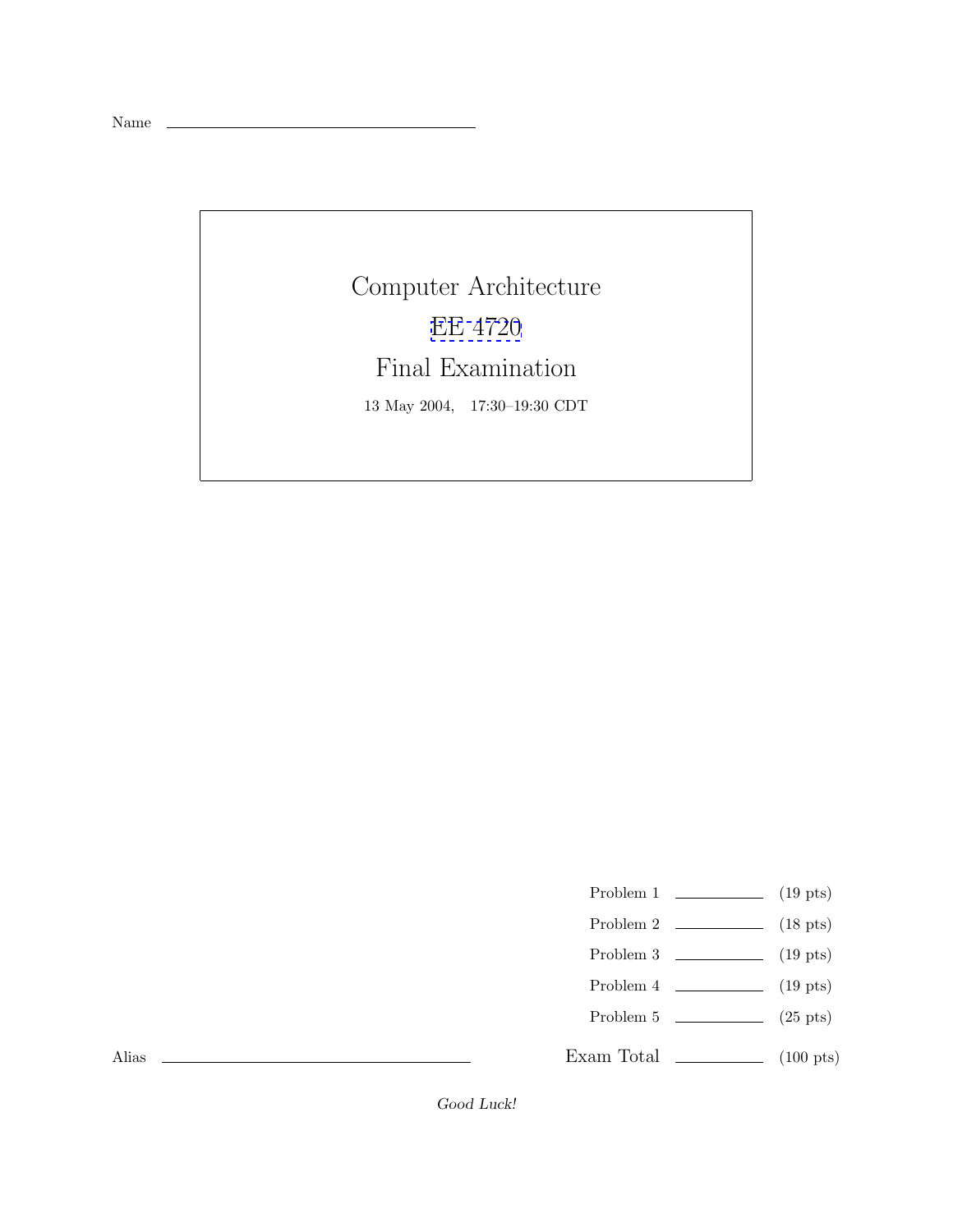Problem 1: The MIPS code below executes on the illustrated implementation. (19 pts)

- The implementation makes backup copies (not illustrated) of the ID map for each predicted branch instruction.
- The implementation is scalar, but there can be any number of writebacks per cycle.



The pipeline execution diagram on the next page shows the complete execution of the first instruction, a branch, and partial execution of the others. (Because of instructions before it, the branch enters RR after a wait of four cycles and commits after waiting another two.) The branch is mispredicted and some instructions will have to be squashed.

(*a*) Complete the pipeline execution diagram.

Show where instructions are squashed.

Show correct path instructions.

Show each instruction until it is squashed or commits.

(*b*) Complete the tables:

Physical register file. Assume the result of the load is 101, xor is 102, and add is 103. You can make up your own physical register numbers!

Show where registers are removed from and put back in the free list.

Complete the ID map. Don't forget to include the effect of branch misprediction recovery.

Complete the commit map.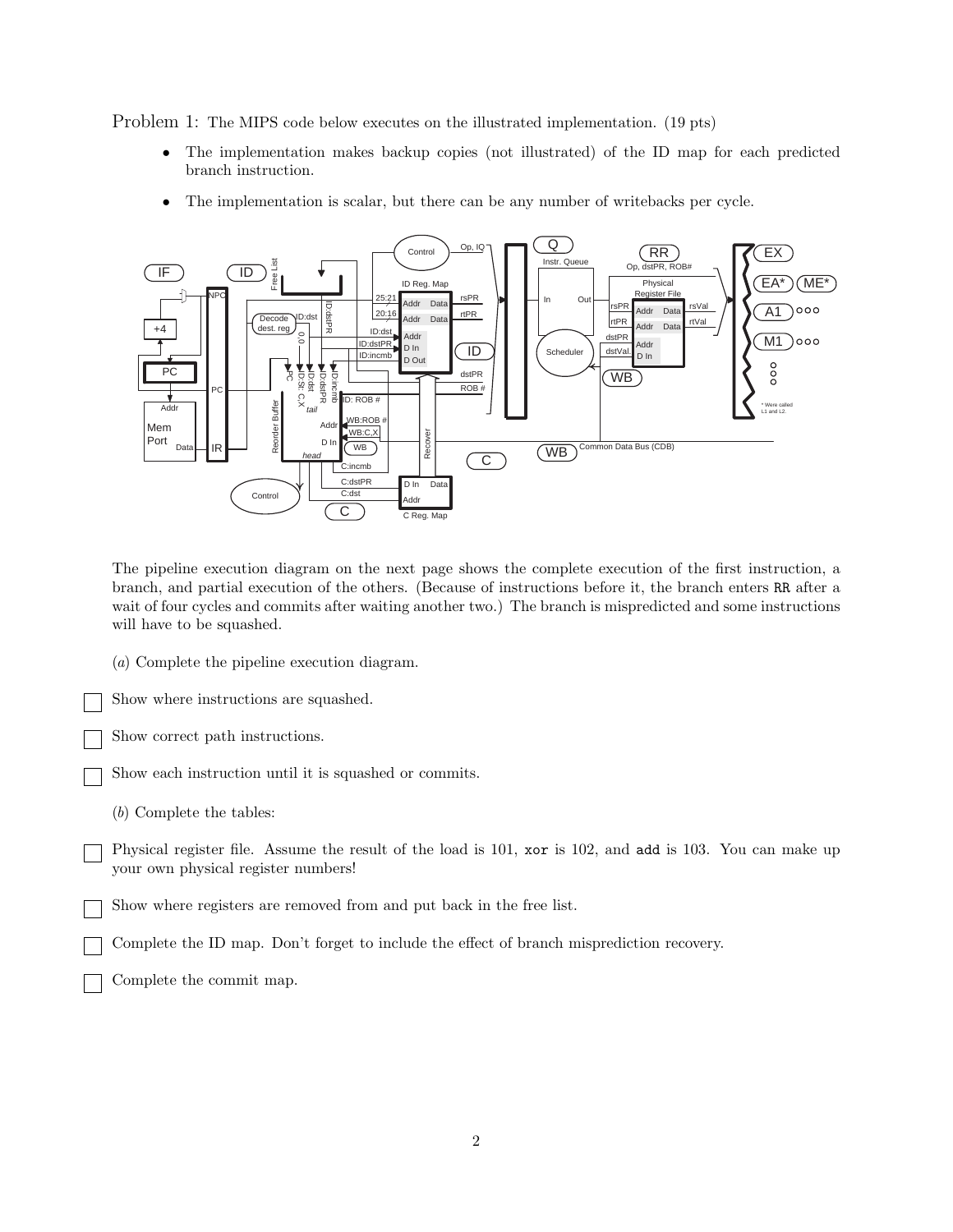| Problem 1, continued: Continued from previous page. |                     |                     |                     |                    |                      |                     |         |                |                |    |    |       |                        |                |  |    |
|-----------------------------------------------------|---------------------|---------------------|---------------------|--------------------|----------------------|---------------------|---------|----------------|----------------|----|----|-------|------------------------|----------------|--|----|
| # Cycle                                             | $\mathsf{O}$        | $\mathbf{1}$        | $\sqrt{2}$          | 3 <sup>7</sup>     | $\overline{4}$       | $\mathbf 5$         | 6       | $\overline{7}$ | $\,8\,$        | 9  |    |       | 10  11  12  13  14  15 |                |  | 16 |
| bneq r1, r2 SKIP                                    | IF                  | ID                  | Q                   |                    |                      |                     |         | $RR$ $B$       |                | WB |    |       | $\mathtt{C}$           |                |  |    |
| 1w r3, 0(r4)                                        |                     | $\operatorname{IF}$ | ID                  | Q                  | RR EA                |                     |         |                |                | МE | WB |       |                        |                |  |    |
| xor r3, r8, r6                                      |                     |                     | $\operatorname{IF}$ | ID                 | Q                    | $RR$ $EX$           |         |                |                |    |    |       |                        |                |  |    |
| SKIP:                                               |                     |                     |                     |                    |                      |                     |         |                |                |    |    |       |                        |                |  |    |
| add r3, r3, r7<br># Cycle<br># ID Map               | $\mathsf{O}\xspace$ | $\mathbf{1}$        | $\mathbf{2}$        | IF<br>$\mathbf{3}$ | ID<br>$\overline{4}$ | Q<br>$\overline{5}$ | RR<br>6 | $\overline{7}$ | $\,8\,$        | 9  |    | 10 11 |                        | 12  13  14  15 |  | 16 |
| # Cycle<br># Commit Map                             | $0\qquad 1$         |                     | $\mathbf{2}$        | 3 <sup>7</sup>     | $\overline{4}$       | $\mathbf 5$         | $\,6\,$ | $\overline{7}$ | 8 <sup>8</sup> | 9  |    |       | 10 11 12 13 14 15      |                |  | 16 |
| # Cycle<br>Physical Register file                   | 0                   | $\mathbf{1}$        | $\mathbf{2}$        | $\mathbf{3}$       | $\overline{4}$       | $\sqrt{5}$          | 6       | $\overline{7}$ | 8              | 9  |    | 10 11 |                        | 12  13  14  15 |  | 16 |

 $Problem 1,$  continued: Continued from previous page.

3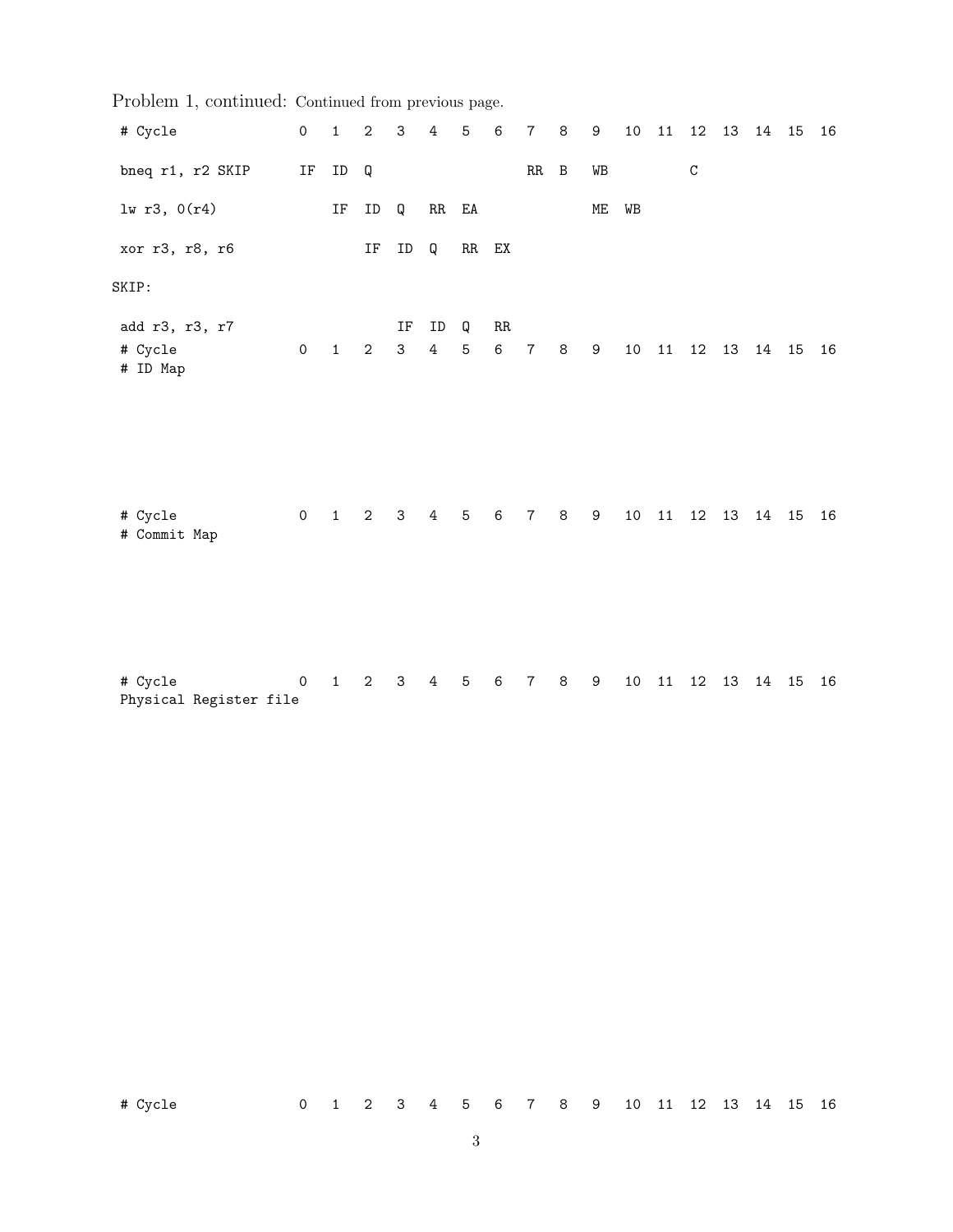Problem 2: Answer each question about the illustrated MIPS implementation. (18 pts)

(*a*) Complete a pipeline execution diagram for the code below running on the illustrated implementation. Assume that any needed bypass connection is available and please check for dependencies.

# Cycle 0 1 2 3 4 5 6 7 8 9 10 11 12 13 14 15 16 add.d f6, f2, f4 add.d f4, f6, f2

(*b*) In the diagram below add the bypass connection(s) needed for the code above. **Do not** add bypass connections that are not needed. (Don't worry if it's a tight squeeze in the diagram, but be legible.)

(*c*) Add control logic that generates the stall signal encountered in the code above.

(*d*) Add control logic for the bypass multiplexor added in a previous part.

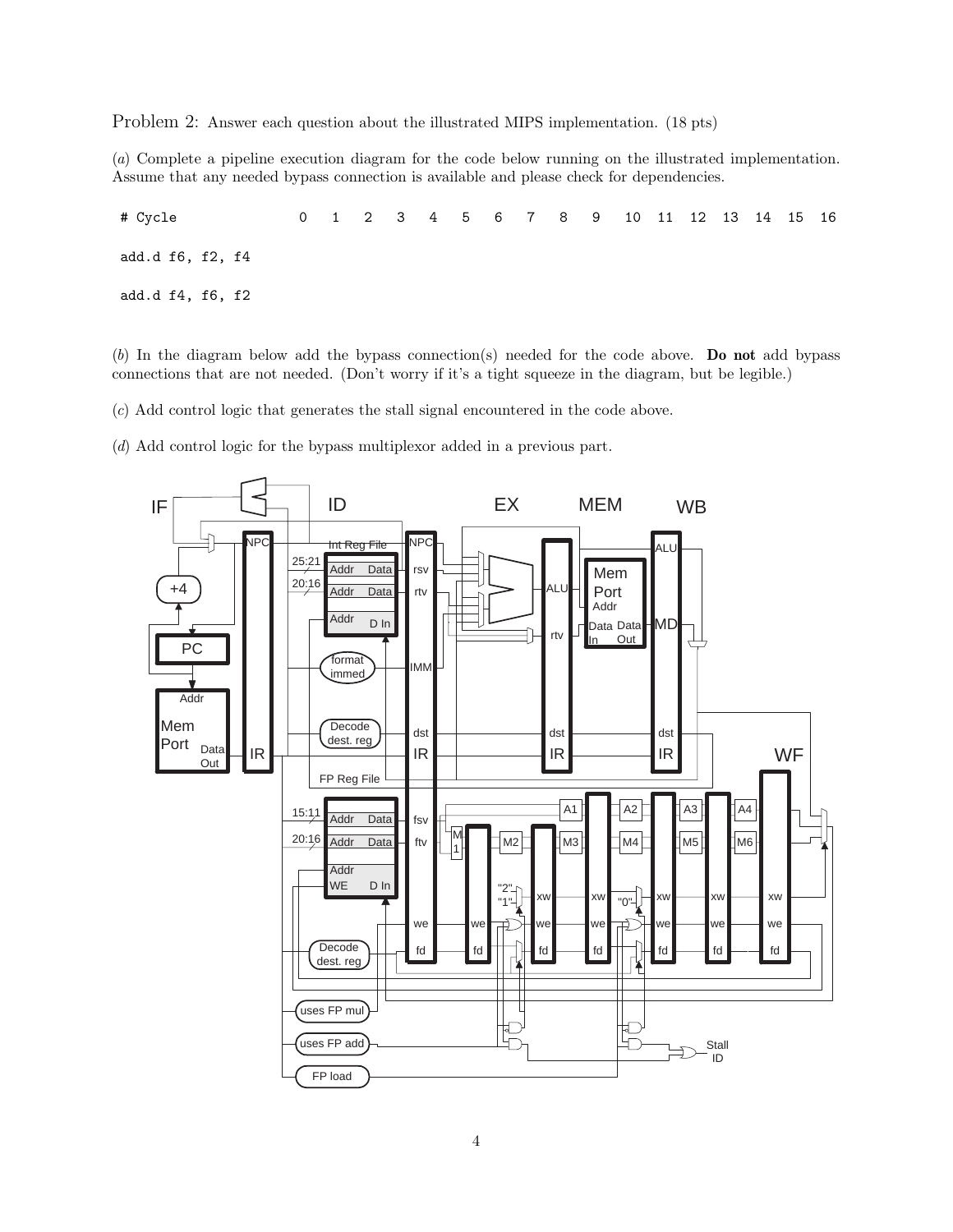Problem 3: The following questions refer to the assembly language code below. Branch outcomes are shown. (19 pts)

```
LOOP:
0x1000:
B1: beq r1, r2 SKIP1 T T T N N T T T N N T T T N N
 nop the state of the state of the state of the state of the state of the state of the state of the state of th
 add r5, r6, r7 A
SKIP1:# **Ten** arithmetic instructions only until next branch, no other instructions.
 \# . The contract of the contract of the contract of the contract of the contract of the contract of the contract of the contract of the contract of the contract of the contract of the contract of the contract of the co
B2: beq r3, r4 SKIP2 T N T N T N T N T N T N T N T N T N
nop
add r8, r9, r10
SKIP2:
 add r11, r12, r13
 j LOOP
nop
```
(*a*) Suppose the code above runs on a system using a bimodal branch predictor with a 256-entry branch history table. What would be the best prediction accuracy of branch B1 and B2 after warmup. *Hint: "Best" applies to* B2 *but not* B1*.*

Accuracy of B1.

Accuracy of B2.

Why is there a "best" accuracy?

(*b*) Suppose the code above runs on a system using a local predictor with a 256-entry BHT. What is the smallest local history size that would allow the two branches above to be predicted with  $100\%$  accuracy?

Smallest size. Explain

(*c*) Suppose the code runs on a system using a gshare branch predictor with a 10-bit GHR. Show the contents of the GHR at time A (see the right-hand side of the diagram).

Gshare GHR contents:

(*d*) Suppose the code runs on a PPC970 (or a POWER4) processor. Show the contents of what it uses for a GHR at time A. State any assumptions. *Note: This part based on a homework assigned Spring 2004, and would not be asked other semesters.*

PPC970 GHR contents: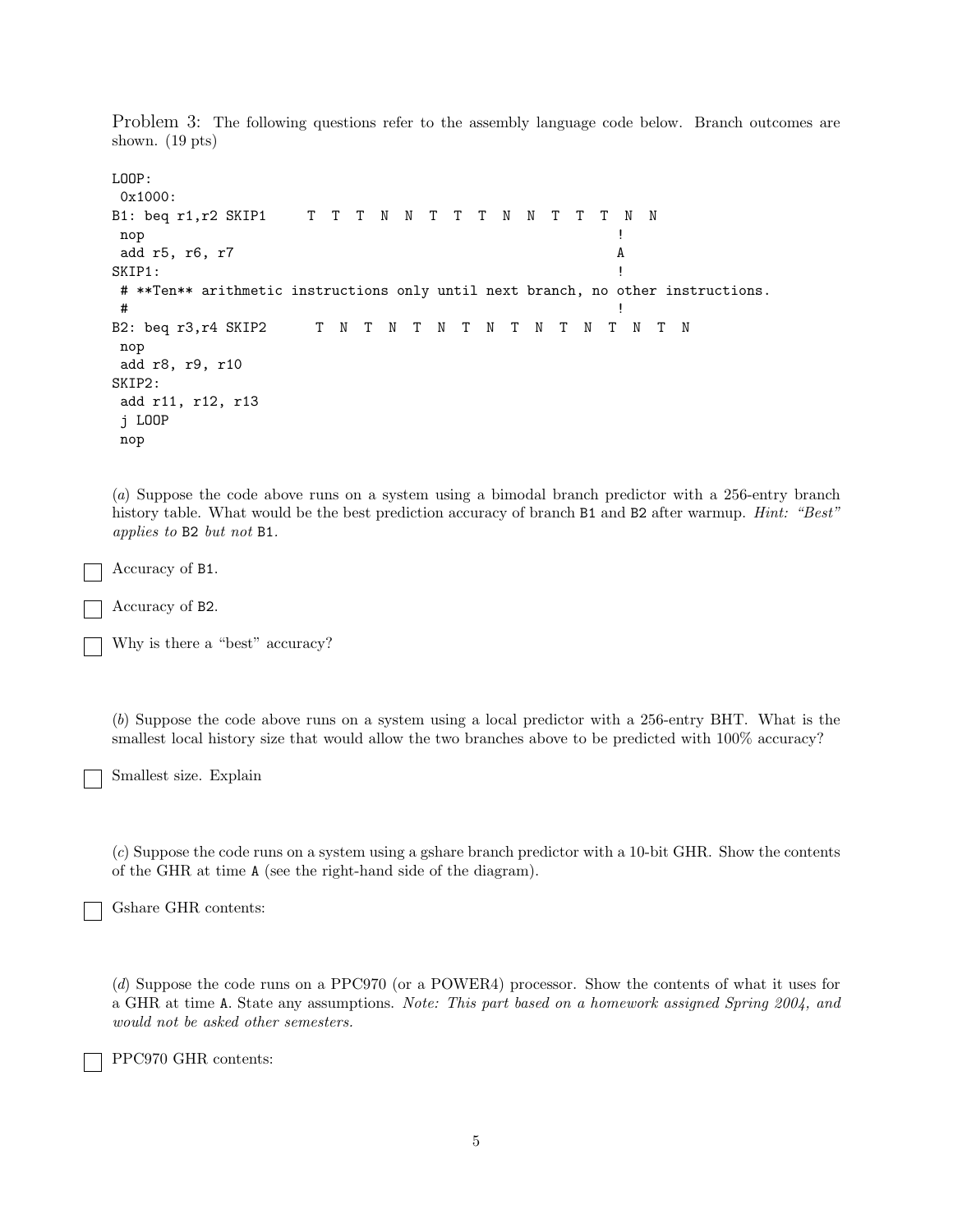Problem 4: (19 pts) The diagram below is for a four-way set-associative cache on a system with 8-bit characters.

(*a*) Answer the following, formulæ are fine as long as they consist of grade-time constants.

Fill in the blanks in the diagram.



Show the address bit categorization. Label the sections appropriately. (Alignment, Index, Offset, Tag.)



Cache Capacity (Indicate Unit!!):

Memory Needed to Implement (Indicate Unit!!):

Line Size (Indicate Unit!!):

Show the bit categorization for a **direct mapped** cache with the same capacity and line size.

| л<br>Address: |  |  |
|---------------|--|--|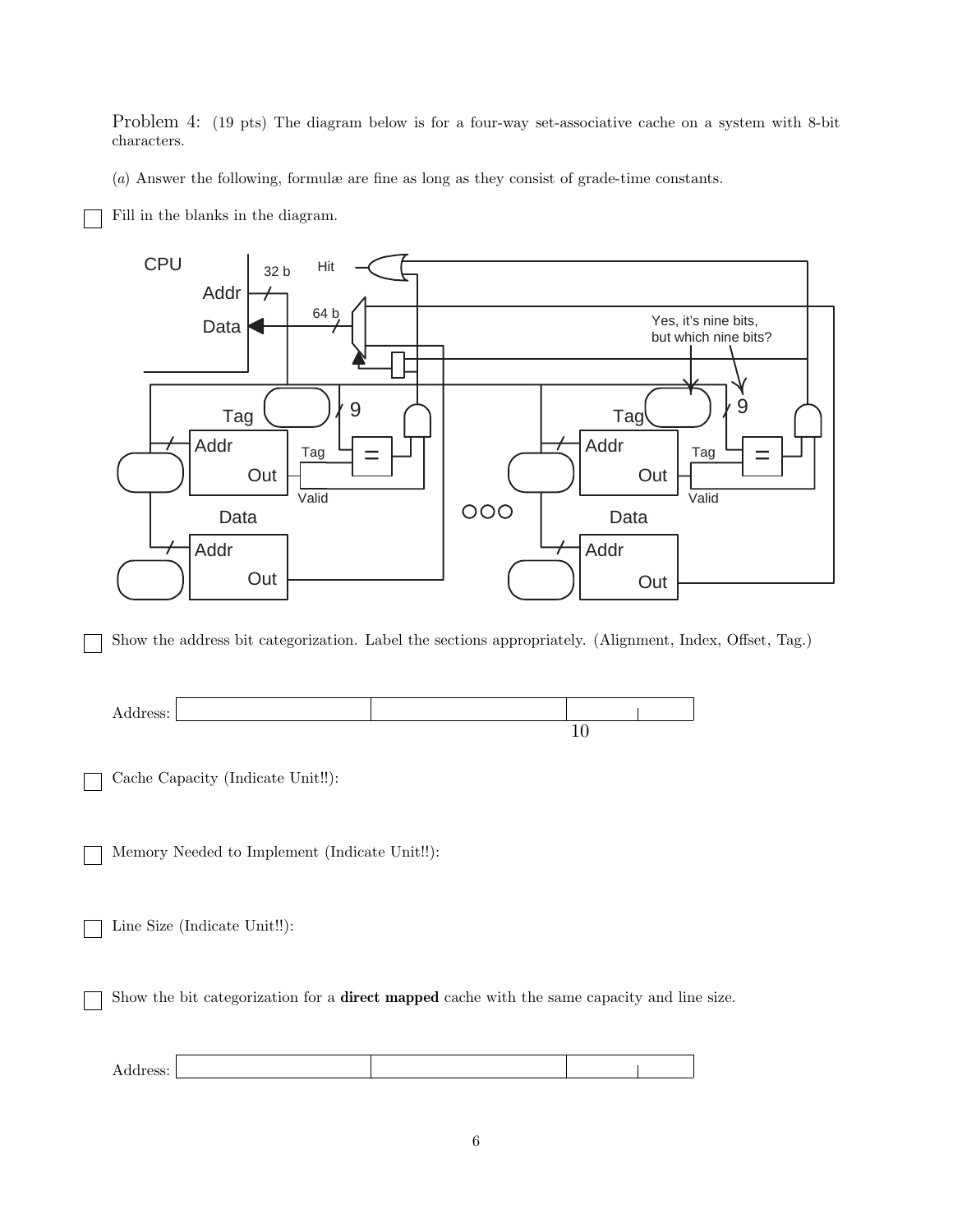Problem 4, continued:

(*b*) The code below runs on the cache from the previous part. When the code below starts running the cache is empty. Consider only accesses to the array and assume the cache is cold (empty) when the code starts.

```
short int *a = 0x1000000; // sizeof(short int) = 2 characters
int sum, i, j;
int ILIMIT = 1024;
for(j=0; j<2; j++)for(i=0; i<ILIMIT; i++)
   sum += a[ i ];
```
What is the hit ratio for the program above?

(*c*) Choose values for the address of b, ILIMIT, and ISTRIDE so that the cache is completely filled with the minimum number of accesses. *Note: The original exam read "minimum number of misses," is easier to do.* The address of b must be greater than a and as small as possible.

```
short int *a = 0x1000000; // sizeof(short int) = 2 characters
int sum, i;
short int *b =int ILIMIT =
int ISTRIDE =
 for(i=0; i < ILIMIT; i++)
   sum += a[ i * ISTRIDE ] + b[ i * ISTRIDE ];
```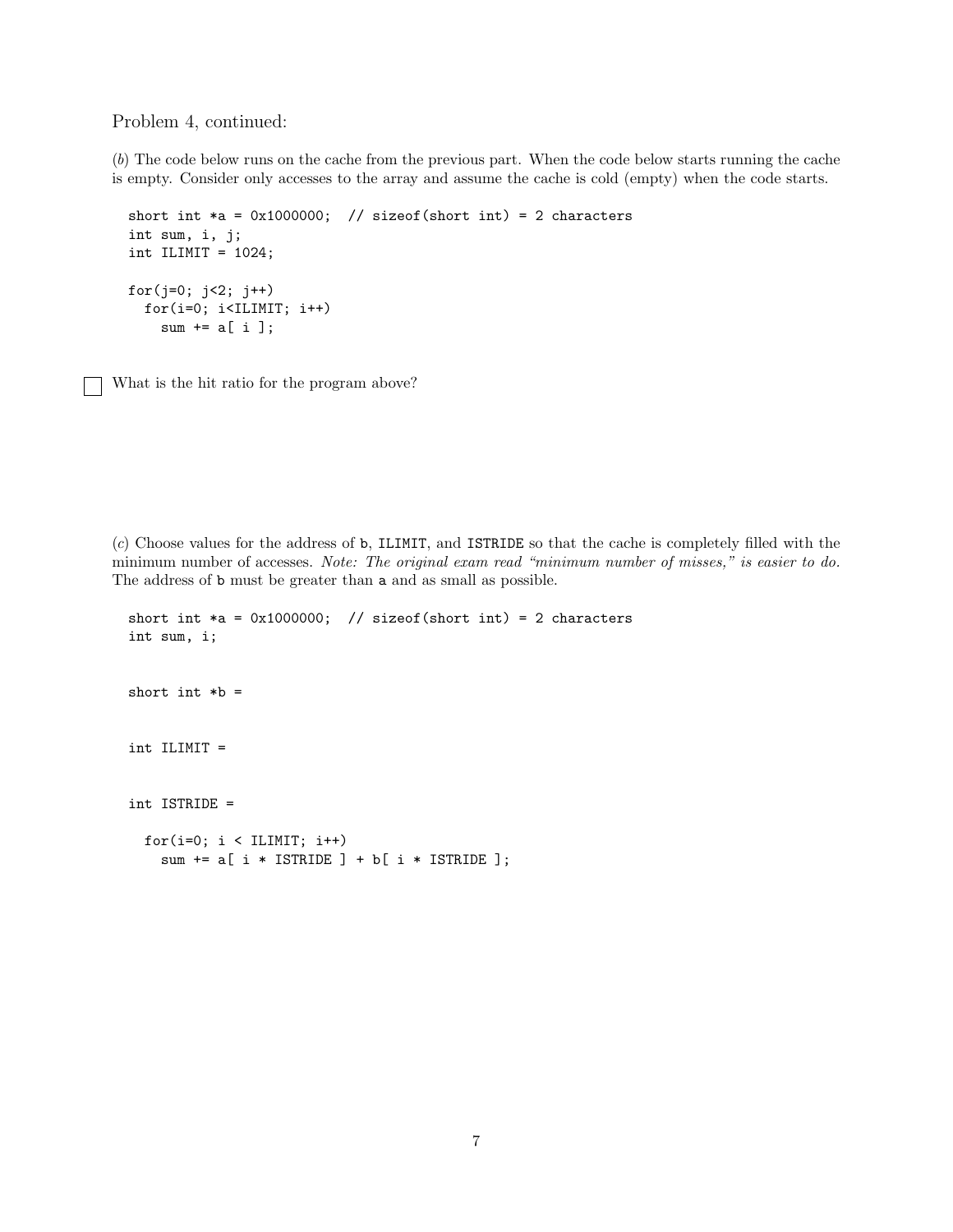Problem 5: Answer each question below.

(*a*) One way to improve the performance of an implementation is to redesign the processor so that it uses more stages. Increasing the number of stages beyond five will yield a big improvement in performance, but at some point adding stages will have little effect.(5 pts)

Give a reason for this limit having to do with the pipeline latches.

Give a reason for this limit having to do with program characteristics.

(*b*) An instruction does not raise precise exceptions (because the ISA says it does not have to). (5 pts)

Name something its handler cannot do (but could do if the exception were precise).

(*c*) The code below uses an indirect load. Re-write it using MIPS instructions. (5 pts)

lw r1,  $\mathbb{O}(r2)$  # Load using indirect addressing.